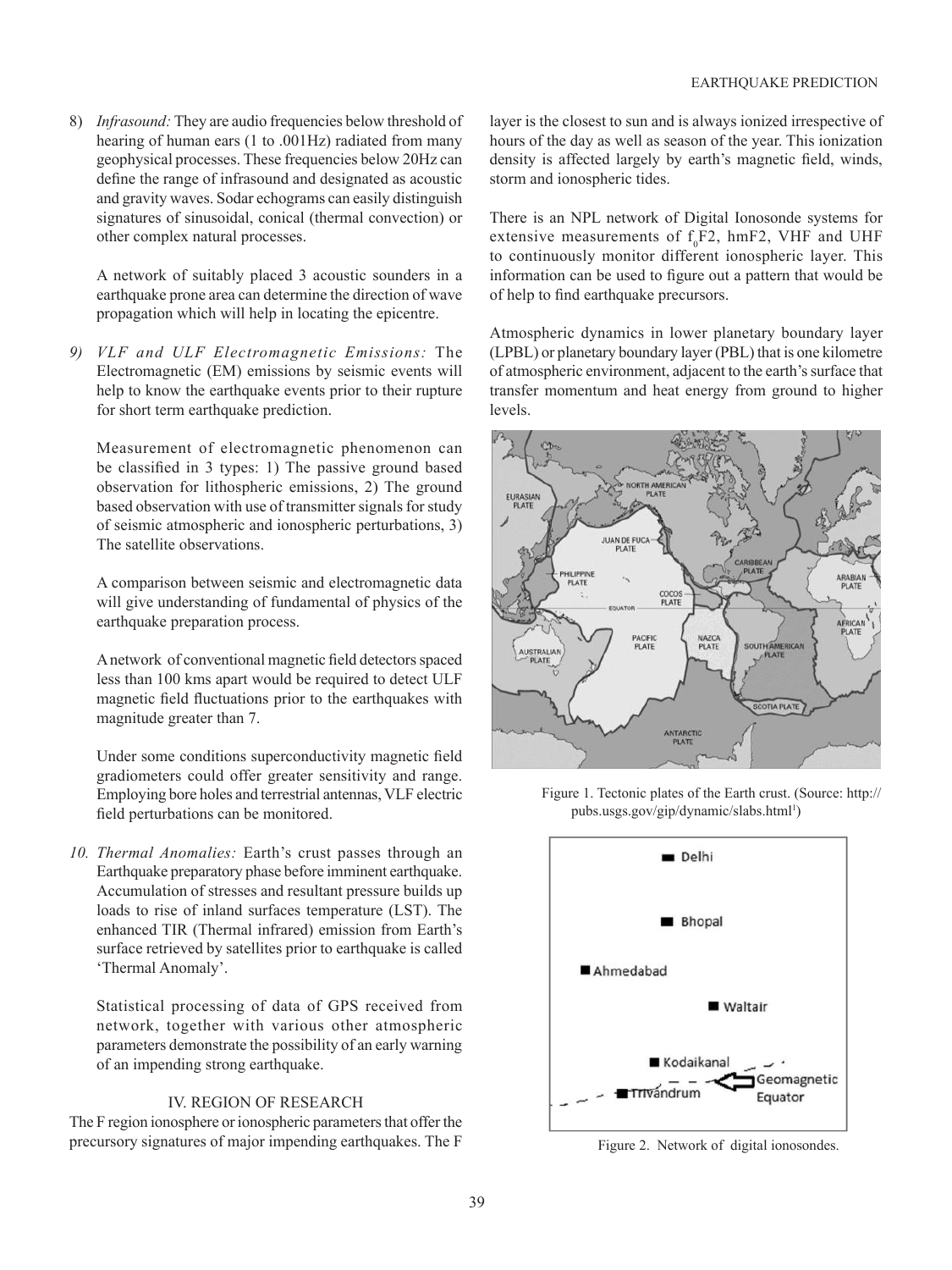Sodar or acoustic radar model can be used to record basic types of single layer lower atmospheric structures like convective plumes, inversion with flattop, inversion with small spikes, inversion with tall spikes, rising inversion, rising inversion with convective plumes and many others depending upon type of observations and experts.

## V. FUTURE SCOPE

Classification of patterns produced by sodar models with any pattern recognition technique so that the dependency on scientists to analyse the results for predicting the earthquake can be minimized.

## VI. REFERENCES

[1]. "A Connectionist Approach to Sodar Pattern Classification", *IEEE Geoscience and Remote Sensing Letters,* Vol. 1, No. 2, April 2004.

- [2]. "Unique Atmospheric Wave: Precursor to 26 January 2001 Bhuj, India earthquake", *International Journal of Remote Sensing.*
- [3]. "Ionospheric Perturbations over Delhi Caused by the December 26, 2004 Sumatra Earthquake".



**Mohini Preetam Singh** received Bachelor's degree in Electronics and Instrumentation from UPTU, India and Master's degree in Microelectronics from Subharti University, India. She received Academic Excellence award for research work in "NEGF Approach in Silicon Nanowire Transistors" in her Master's. She is pursuing PhD (Part time) in Electronics and Communication from Amity University, Noida. She is working as an Assistant Professor in Vidya College of Engineering since 2010. Her current work focus is on "Pattern Recognition of thermal anomalies".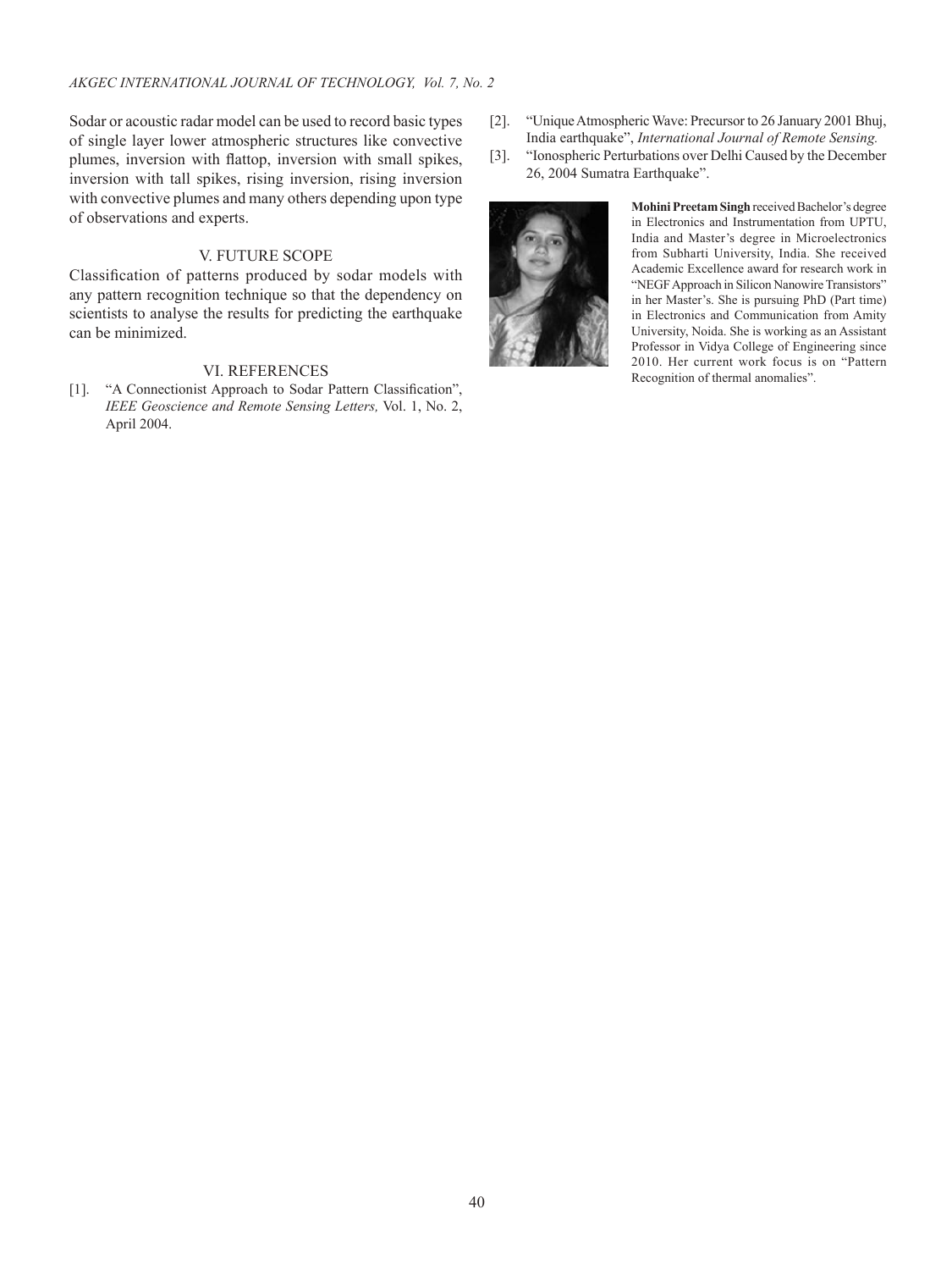# News Aggregation in Python Using Hierarchical Clustering

### **Rahul S Verma, Satyam Gupta** and **Shivangi**

CSE Department, IMS Engineering College, NH-24, Near Dasna, Adhyatmik Nagar, Ghaziabad, 201009 UP India rahul.1a94@gmail.com, satyam905@gmail.com, bitts.beans@gmail.com

*Abstract:* **In this paper we illustrate a way to cluster similar news articles based on their term frequency. We use python and nltk to recognize keywords and subsequently use hierarchical clustering algorithm. This method can be used to build news aggregation backends. Aggregation means clustering like documents from different sources. There is fast moving data and heterogeneity of sources in news aggregation scenarios. We need to remove the duplicates arising due to heterogeneous sources.**

*Keywords: Python, nltk***,** *Feedparser, News Aggregation. Hierarchical Clustering, Algorithms, Aggregation, News, Text Mining*

#### I. INTRODUCTION

NEWS Aggregators can be considered a multilateral platform of interconnection [1]. In principle, news aggregators can be a substitute or a complement to the news outlets who invest in the creation of news stories. A policy debate centers around the decrease in the incentives for news creation that results if readers choose to consume their news through aggregators without clicking through to the news websites or generating any revenue for the outlets [2].

Getting these two ideas in perspective our idea is to get a small script in python which anyone can run on their own systems, decide their own set of RSS feeds and get the relevant news articles from past hours. The goal explicitly is: given multiple sources of documents, RSS news feeds, cluster together similar documents that cover the same material. For instance, both *NYT*  and *Washington Post* might cover Hillary Clinton's Primary win in New York. In the google news we can see that USA Today, Boston Herald and 10 other news organizations are publishing the same story. We want to recognize that they are the same underlying story and cluster or aggregate them.

#### II. RELATED WORK

There are lots of free and premium web based applications for feed aggregation as well as news aggregation, though they serve the larger purpose of providing streamlined news, our project focuses on using open source tools and libraries to create a news aggregation backend which is lightweight and use it to power a news aggregation engine that can be personalized on per user basis. Some example of news aggregator are – techmeme.com, feedly.com, flipboard.com etc [3][4][5].

#### III. METHODOLOGY

We are using following key steps to do our aggregation as defined in next steps. We chose technology feeds for our experiment and aggregated the most relevant technology news articles.

*Defining a Set of RSS feeds:* We start with a predefined set of RSS feeds, in our case we are starting with technology news category so we include following feeds in our set. The data we want to work on is very diversified and heterogeneous. So we remove this issue by predefining a set of most rated feeds. By doing this we can easily filter a lot of content because most of the news publications use the same sources to research their content. This is one of our key factors to tackle fast moving data and recognize only the most relevant articles during the given time period. We worked in technology news category and used following website's RSS feeds for our first clustering attempt: TechCrunch, SFGate, Computer Weekly, Cnet, ZDnet, TheNextWeb, TechGIG, CodeNinza etc.

*Parse RSS feeds:* Using universal feed parser [6] we can parse our feeds. Feedparser is an excellent feed parsing library for python, It provides functions to capture the semantics of web news articles such as authors information, publication date, title, body of text article, images and any other that publisher provides. We parsed our feeds and stored the titles along with text body of article in our corpus. Once the filtering is done by these sources, we can carry out rest of operations.

We want to parse our sources. We used the document title and description as a short summary. We used the natural language processing library NLTK [7]. For each document, We concatenate the title and description, convert to lowercase, and remove one character words. We stored these final documents in a corpus.

We also stored the titles to make the final results recognizable. The end result looked like: 0 TITLE Microsoft stops X-Box 360 manufacturing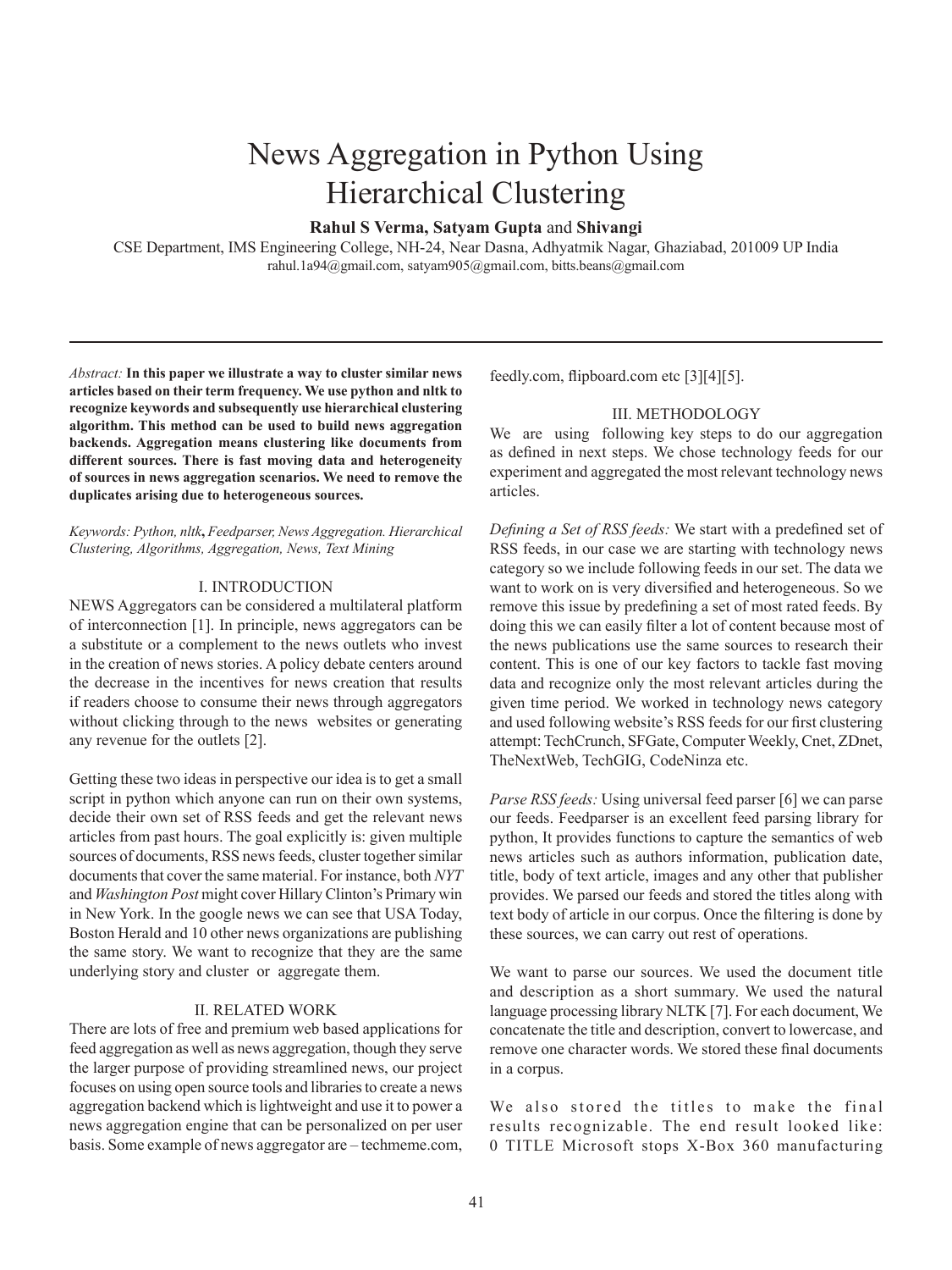1 TITLE Intel layoff 12,000 employees in 2016 2 TITLE New VR devices ready to change the gaming 3 TITLE Facebookenablesarticle view for publishers 4 TITLE New video shows non public facebook app

*Extraction of Keywords using TF-IDF:* TF-IDF composed by two terms: first computes the normalized Term Frequency, that is the number of times a word appears in a document upon total number of words in that document. The second term is Inverse Document Frequency, which computes the logarithm of the number of the documents in the corpus divided by the number of documents where the term appears. The TF-IDF shows how important a word is in a document in a collection, it takes in consideration the isolated term and the term within the document collection. The intuition is that a term that occurs frequently in many documents is not a good discriminator[8]. So it will scale down the frequent terms while scaling up the rare terms; for instance, a term that occurs 10 times more than another isn't 10 times more important. To compute the TF-IDF weights for each document in the corpus, we operate on the corpus in following order of steps:

- 1. Tokenize the corpus in words present in each document.
- 2. Model the Vector Space for corpus decide features.
- 3. Compute the TF-IDF for each document in the corpus again.

We only want to extract top keywords from each document and store the set of these keywords, through all documents, in key word list that we are maintaining.

- 0 KEYWORDS Bill 360 stops Xbox.
- 1 KEYWORDS layoff 12000 2016 intel... 99 KEYWORDS facebook red whatspp encryption.
- 1.1 Union these to a set of features

We have the superset of keywords, so we go through each document again and compute TF-IDF. Thus, all the entries are 0 this will likely be a sparse vector.With a vector of TF-IDF for each document in corpus, we can now got to our next step which is to create a feature vector for each document in corpus and compute the similarity.

*Matrix of Cosine Similarity:* With TF-IDF of each document, we can finally use cosine similarity [9] to compare the documents with each other. Cosine similarity measures the similarity between two vectors of an inner product space which measures the cosine ratio of the angle between them.

*Clustering of Documents:* Now we have a unique similarity number for every pair of documents. Our next step is to cluster. Our first choice was to use k-means++ but it get stuck at local optima and one has to choose k for it which is problem in news aggregation because in case of a special event almost all channels will be covering the same news hence we'll have fewer number of large clusters. On the other hand on a normal

day, there may be a large number of smaller clusters. This poses the problem with a constant k. Instead if we use agglomerative or hierarchical clustering, we'll be growing clusters by fusing neighboring clusters to get a tree. Although the structure of tree will vary on daily basis but we can choose similarity threshold for pruning the tree to a final cluster set. Hence using hcluster python library, we obtain the following dendrogram. Finally to chose a threshold to prune -- how similar documents are similar enough. 0.75 worked good for our data. Then we just need to extract the clustered documents from the dendrogram and then print out the IDs with titles of the final clusters.

## IV. FINAL AGGREGATED RESULTS

Here are the final results of clustered news in aggregated form. The results are impressive given the lightweight code and fast moving nature of news.



Figure 1. Dendrogram of final clusters.

============================================ 35 Facebook mobile app with slideshow and other cool things 65Unseen new features in FB application slideshow and more ============================================

10 India whatsapp largest userbase, says German study 2016 73Indians are one third of whatsapp users: German Study

============================================ 21 Nest Dotcom To Host Mega's Launch Event in May 2016 94 Nest Dotcom next week mega launch event in Ukraine

============================================ 90 Data suggests Facebook's ads work better than most TVCs 93 Facebook's ads better than TVCs, reach more people fast ============================================

## V. FUTURE WORK

The aggregation can be improved using weighted TF-IDF, where words title are given preference over words in the body. The number of keywords can be varied to see if the results improve right now the best result is obtained at n\_keyword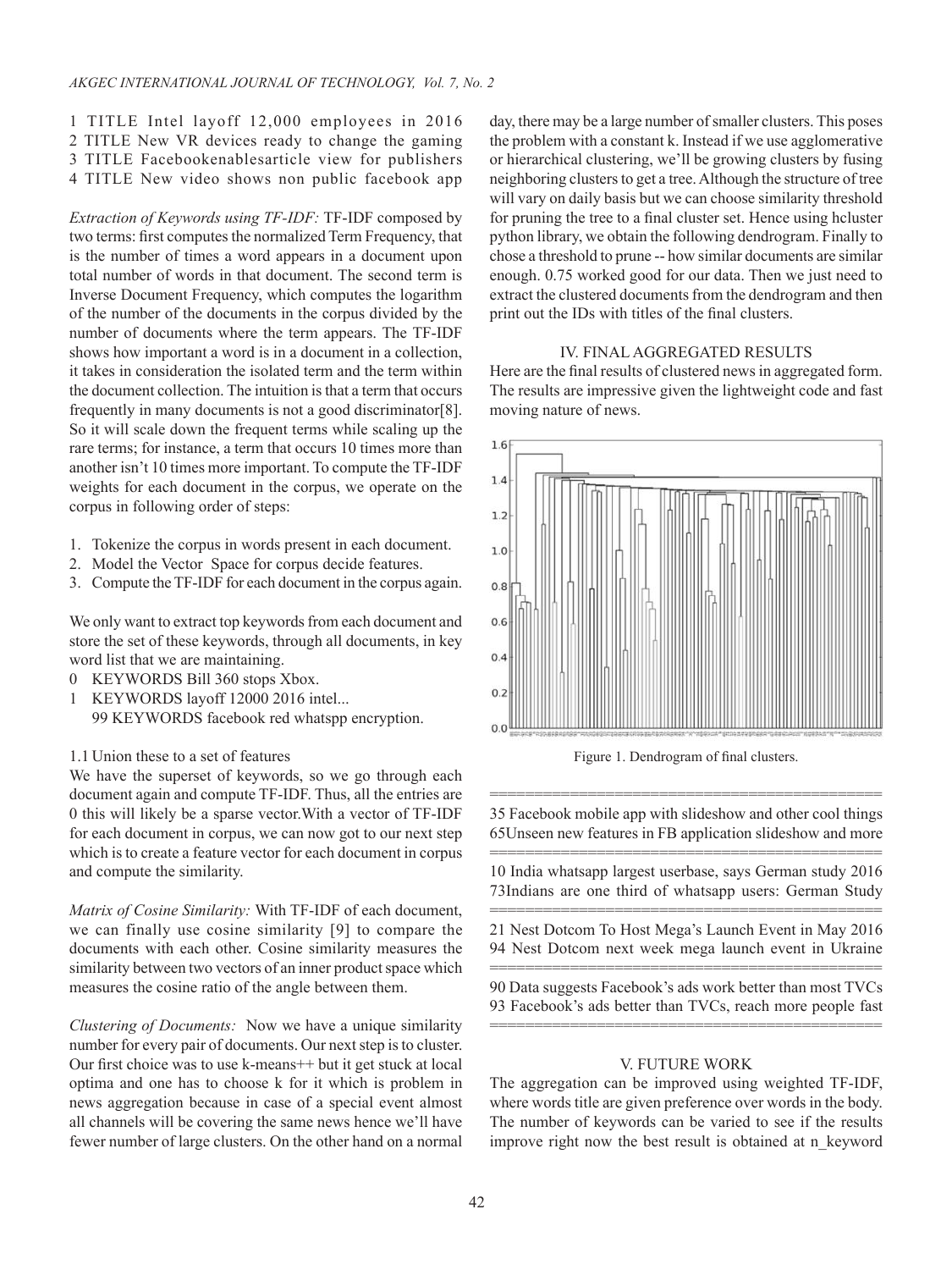#### NEWS AGGREGATION IN PYTHON

 $= 4$ . But the most important scope of this paper is to use this method to build a functional and scalable news aggregation web application.

#### VI. ACKNOWLEDGMENTS

Our thanks to experts who contributed towards through their research in field of semantic net and content aggregation, Sir Tim Berners Lee, Aaron Swartz for creating RSS, Kenneth Reitz for requests library, PSF for keeping python open source and alive.

#### VII. REFERENCES

- [1]. Jeon, Doh-Shin and Esfahanizan, Nikrooz Nasr. 2012. *News Aggregators and Competition Among Newspapers in the Internet.* Northwestern University research facility.
- [2]. Athey, Susan and Mobius, Markus.2012 *The Impact of News Aggregators on Internet News Consumption: The case of Localization.* Harvard University, Iowa University and Microsoft Research.
- [3]. Strange, Adario. What makes techmeme tick? Inventor Gabe Rivera Explains. *Wired Magazine.* 2007.
- [4]. Khodabakchian, Edwin. 2012. Feedly it is.
- [5]. MacManus, Richard. 2010. How Flipboard was created & its plan beyond iPad. ReadWriteWeb.
- [6]. McKee, Curt. 2010. Universal feedparser for python. PSF and PyPI.
- [7]. Bird, Steven; Klein, Ewan; Baldrige, Jason and Loper, Edward. 2008. Multidisciplinary instruction with Natural Language Toolkit. *Proceedings of the Third Workshop on Issues in Teaching Computational Linguistics, ACL.*
- [8]. Caraciolo, Marcel. 2011. Machine Learning with Python: Meeting TF-IDF for Text Mining. Artificial Intelligence in motion.



**Satyam Gupta** completed his under graduation in Computer Science and Engineering from IMS Engineering College. Currently, he is working with 'Teach For India' as a Fellow in Pune, teaching 120 kids Science. His areas of interest include Education Technology and aligned fields of Artificial Intelligence.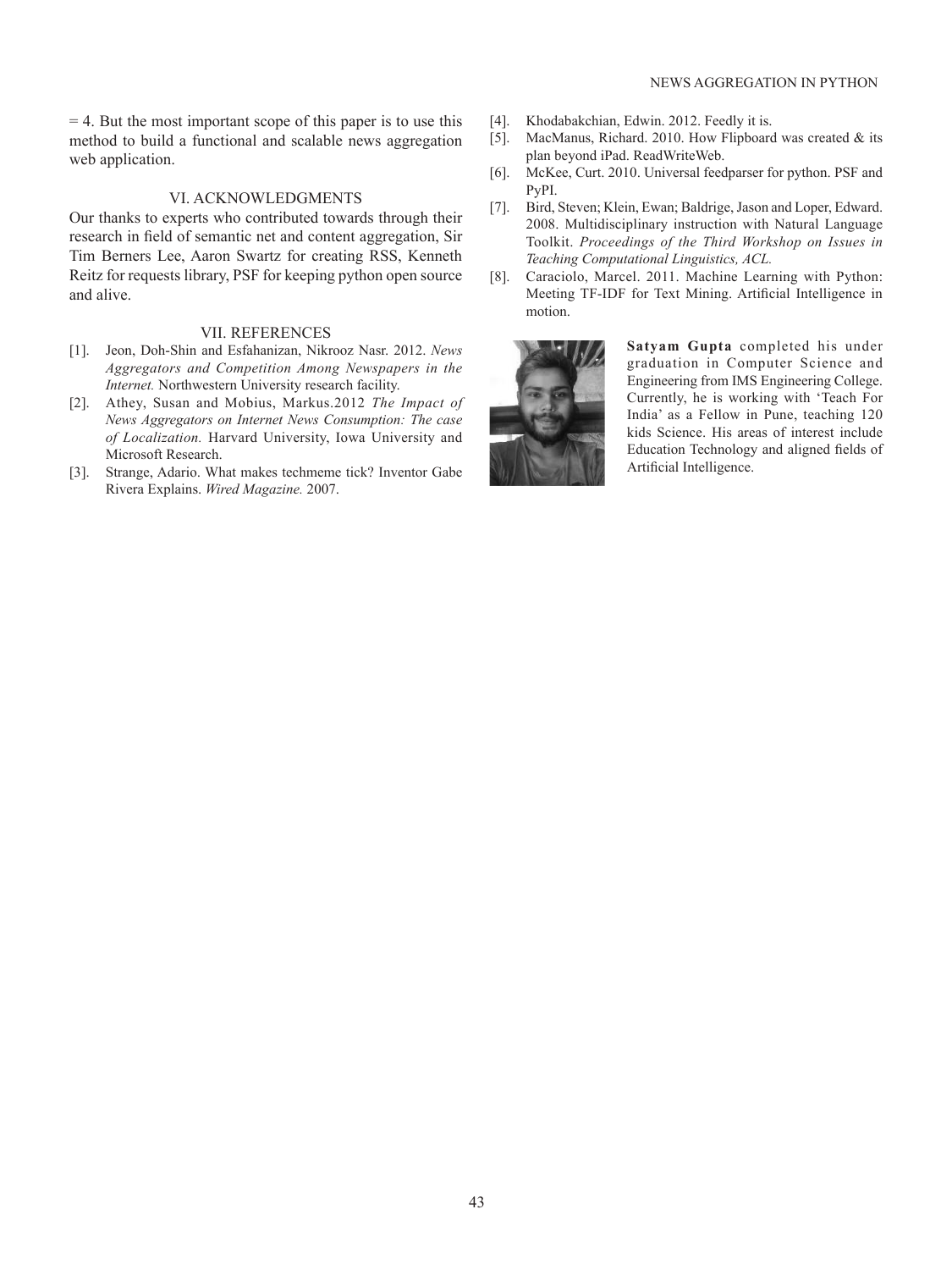# Crossbar Switch Using I-Slip Scheduling Algorithm for NoC

## **Abhimanyu Singh**

Department of Electronics and Communication Engineering, IEC Group of Institutions, 4, Knowledge Park – I, Surajpur Kasna Road, Greater Noida 201306 UP India

abhimanyus88@hotmail.com

*Abstract* **: As fabrication technology continues to improve, smaller feature sizes allow increasingly more integration of system components onto a single die. Communication between these components can become the limiting factor for performance unless careful attention is given to designing high-performance switches. It provides fast communication and full N-to-N routing capabilities. This implementation is done in VERILOG, using Synopsys Design Vision software. Implemented switch is a modular design and consists of: buffered input port modules, output port modules and crossbar scheduler embodying i-SLIP scheduling algorithm. The module comprises of 8 input blocks that receive and queue requests from input devices, 8 output blocks that send packets to the output devices, and a crossbar scheduler that implements the iSLIP scheduling protocol.**

*Keywords: Crossbar Switch, N-to-N Routing, Algorithm for i-SLIP, Synopsys Design Vision Software*

#### I. INTRODUCTION

THE goal of this design is to provide a fast, efficient System on Chip (SoC) switch between 8 on-chip devices. The eight devices are connected to one another through a single instance of the routing switch to be designed. Each device has three output ports, and three input ports. i-SLIP scheduling algorithm used to design the scheduler features following advantage over Round-Robin scheduling algorithm :

- If an output receives any requests, it grants one that appears next in a fixed round robin schedule starting from the highest priority queue. However, the round robin at the output is not incremented (module *N*), unless the grant is accepted by the input in the Accept step. In other words, the priority round robin at the output side is incremented (provided that the grant was accepted) after the Accept step is passed.
- Those inputs and outputs not matched at the end of one iteration are eligible for matching in the next. This small change to the RRM algorithm makes iSLIP capable of handling heavy loads of traffic and eliminates starvation of any connections. The algorithm converges in an average of *O(log N)* and a maximum of *N* iterations. iSLIP can fit in a single chip and is readily implemented in hardware.

## II. PROPOSED ALGORITHM

The algorithm for i-SLIP is as follows: **Step 1:** *Request.* Each unmatched input sends a request to every output for which it has a queued cell.

**Step 2:** *Grant.* If an unmatched output receives any requests, it chooses the one that appears next in a fixed, round-robin schedule starting from the highest priority element. The output notifies each input whether or not its request was granted. The pointer *g\_i* to the highest priority element of the round-robin schedule is incremented (modulo *N*) to one location beyond the granted input iff the grant is accepted in Step 3 of the first iteration.

**Step 3:** *Accept.* If an unmatched input receives a grant, it accepts the one that appears next in a fixed, round-robin schedule starting from the highest priority element. The pointer *a\_i* to the highest priority element of the roundrobin schedule is incremented (modulo *N*) to one location beyond the accepted output only if this input was matched in the first iteration.

Constraints:

- This implementation of the i-SLIP protocol will use a fixed number of input and output ports. It begins with an 8x8 design in synthesized static CMOS. Since the most complex portion of the design appears to be the programmable priority encoders, most of the design phase will be focused on optimizing their implementation for speed and area.
- The i-SLIP switch will be programmable to support a variable number of iterations from 1 thru *N*.
- Each input port will contain one virtual queue per output port. These virtual queues will share a buffer pool of up to 32-packets per input.

#### *Changes to i-SLIP*

Due to the flow control mechanisms, i-SLIP must be modified so that it doesn't connect an input port to an output that does not have enough credit remaining to accept a data transfer. To handle this case, outputs with 0 credit will not participate in the arbitration iteration. If credit arrives between iterations